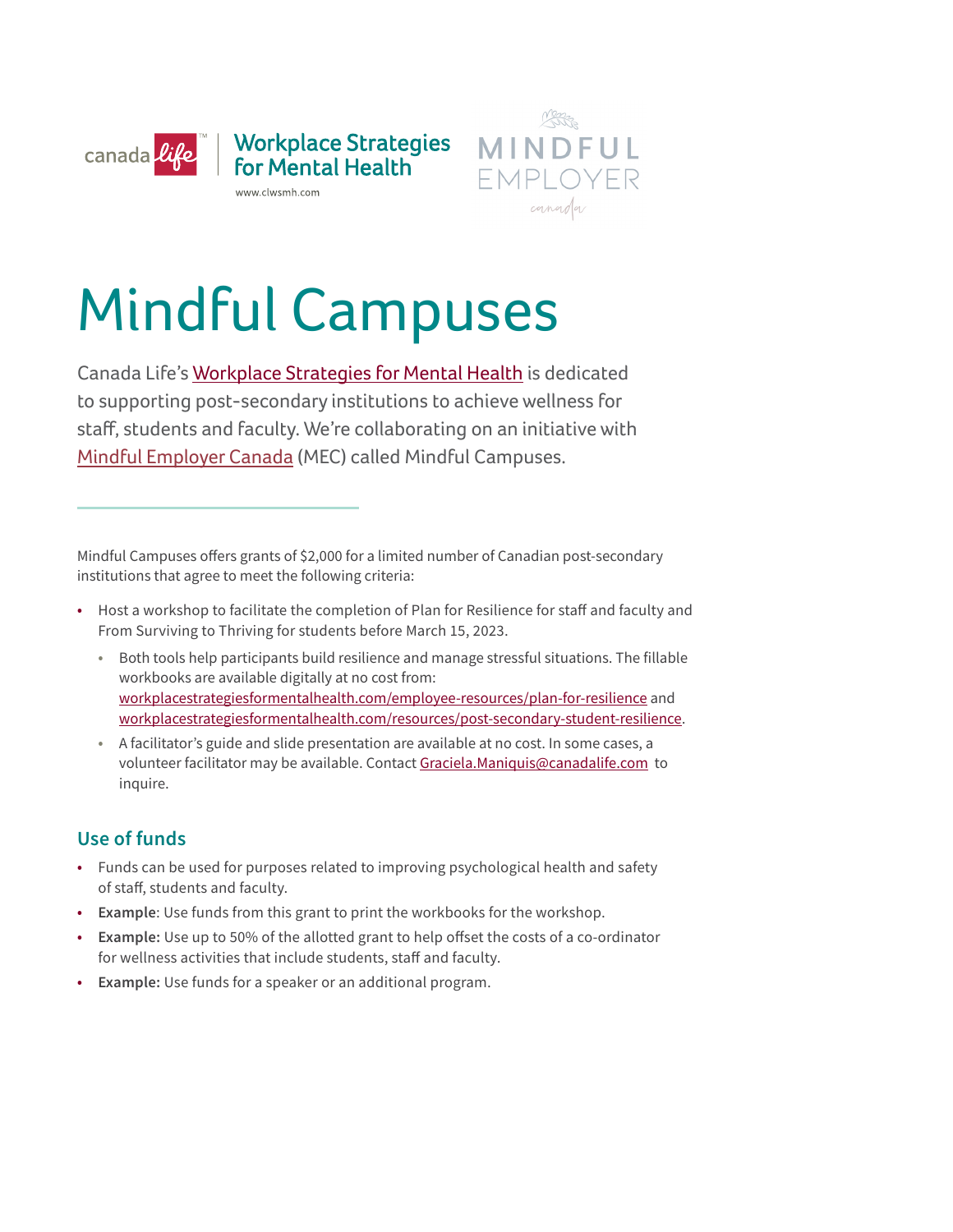#### **Reporting requirements**

Coordinators must submit their Mindful Campuses final report by March 15, 2023 to quantify the impact of Mindful Campuses on staf, student and faculty and provide testimonials and participation rates.

#### **This must be done by:**

- Completing the Mindful Campuses report using the template that will be provided in your toolkit.
- 5 or more social media posts, including at least one video 30 seconds to 2 minutes in length that includes information about participation and testimonials, and tags Workplace Strategies and MEC.

#### **Workplace Strategies:**

LinkedIn @Workplace Strategies for Mental Health Twitter @Workplace\_MH

#### **Mindful Employer Canada:**

LinkedIn @Mindful Employer Canada Instagram @MindfulEmployerCanada Facebook @Mindful Employer Canada

#### **Hashtags:**

#MindfulCampuses, #WorkplaceStrategies, #FromSurvivingToThriving, #PlanForResilience

• Other creative ideas for reporting results will be considered if approved in advance by MEC.

Submit completed applications by June 3, 2022. They'll be reviewed by Mindful Employer Canada and the successful applicants will be announced on July 6, 2022.

All activities related to this funding must be completed within the next school year (September 2022 – March 2023).

If your institution is interested in applying for this grant, please complete the following application by June 3, 2022 and submit to Sarah Jenner, executive director, Mindful Employer Canada at [Sarah@mindfulemployer.ca](mailto:Sarah@mindfulemployer.ca).

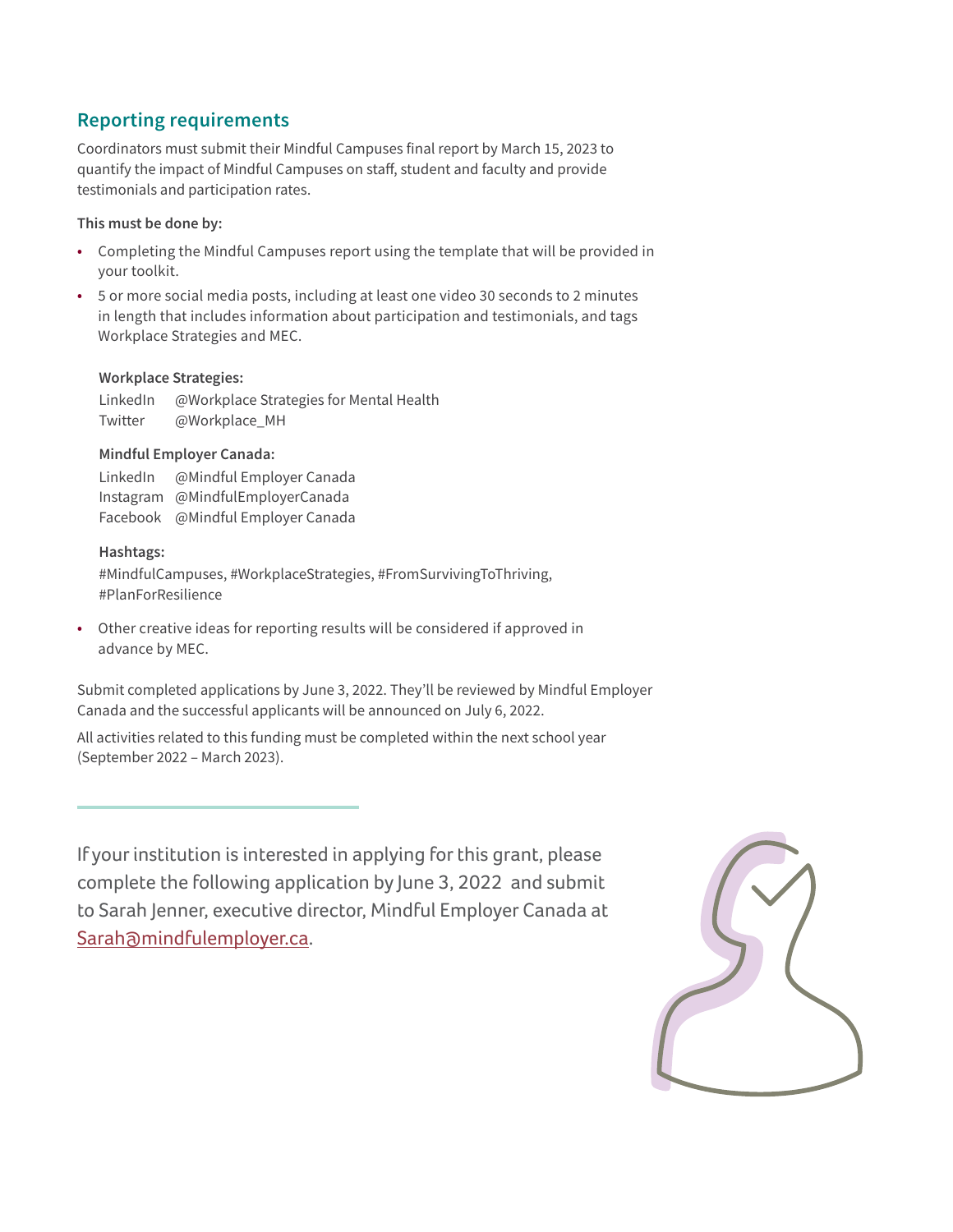# Application

How could the Mindful Campuses grant benefit your institution?

If you've received the Mindful Campuses grant previously, were you able to meet all requirements?

**Yes**  $\bigcirc$  **No.** Please explain why.

## Institution information

| *Only institutions with charitable numbers can be considered              |                                                                                                                   |  |  |  |
|---------------------------------------------------------------------------|-------------------------------------------------------------------------------------------------------------------|--|--|--|
| to apply:                                                                 | Contact information for the person with signing authority on behalf of your institution, who has given permission |  |  |  |
|                                                                           |                                                                                                                   |  |  |  |
|                                                                           |                                                                                                                   |  |  |  |
| Contact information for the person applying on behalf of the institution: |                                                                                                                   |  |  |  |
|                                                                           |                                                                                                                   |  |  |  |
|                                                                           |                                                                                                                   |  |  |  |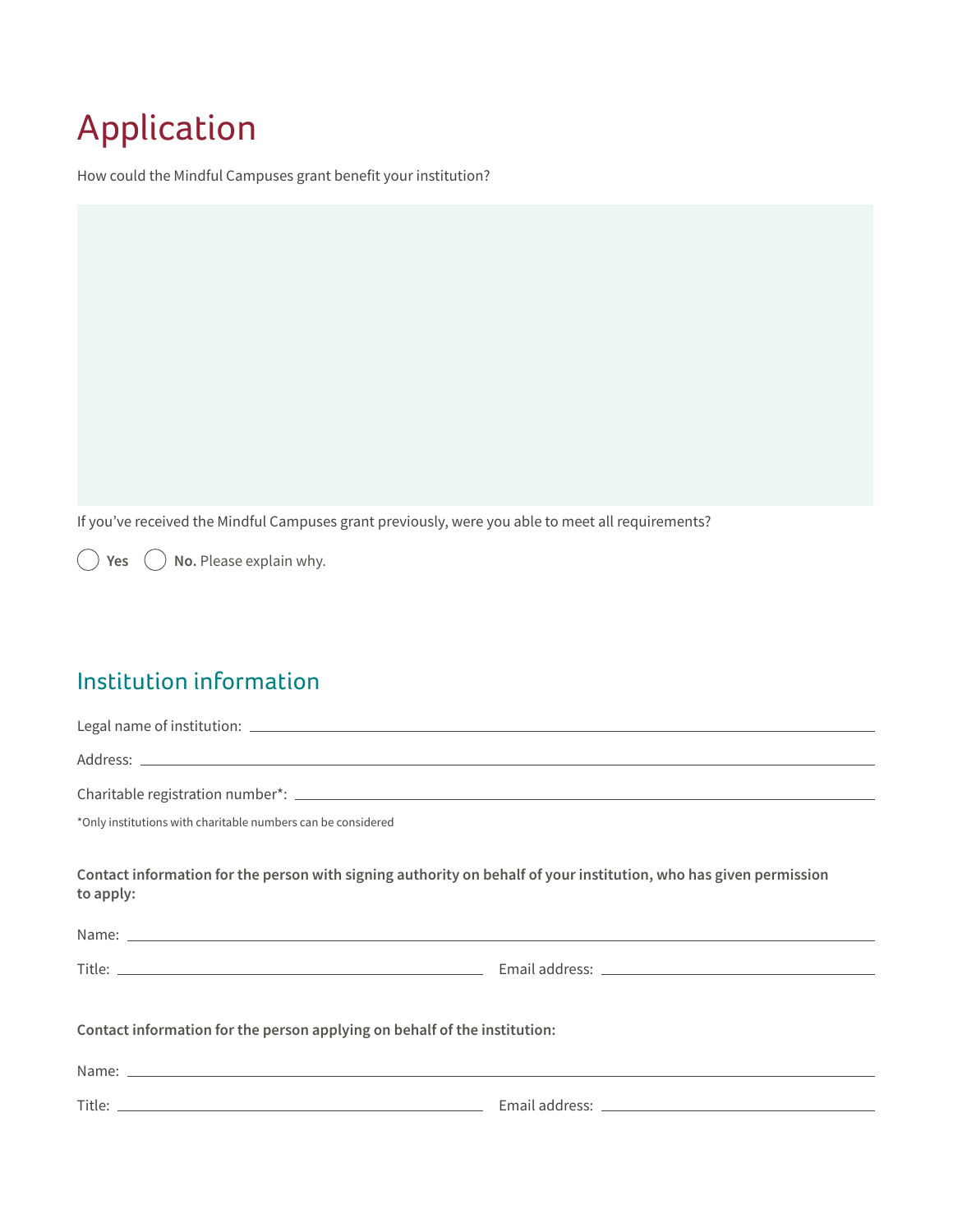**Total number of:** 

| Contact information for the person to whom we should send the cheque: |                                                    |  |  |  |  |
|-----------------------------------------------------------------------|----------------------------------------------------|--|--|--|--|
|                                                                       |                                                    |  |  |  |  |
|                                                                       |                                                    |  |  |  |  |
|                                                                       |                                                    |  |  |  |  |
|                                                                       | Postal Code: <u>______________________________</u> |  |  |  |  |

(Note that the cheque must be made out to the institution rather than to an individual)

### Planning committee information

**Contact information, including roles, for all of those on the planning committee. If not yet known, please advise when appointed.**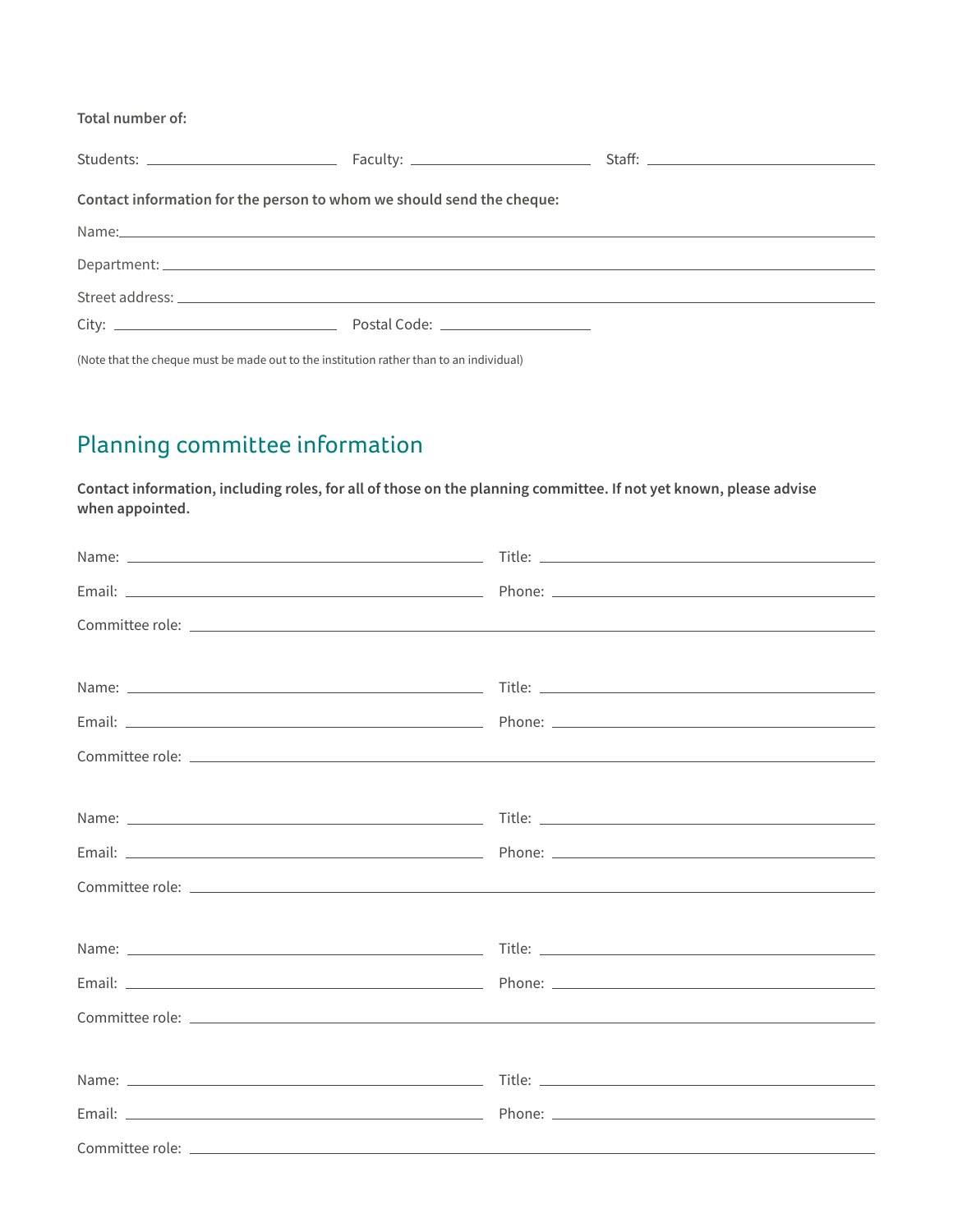# Project description and cost information

**Please provide a breakdown on how you plan to use the funds:** 

| <b>Program requirements</b>                                                                                                 | Detailed description of how requirement will be met | <b>Estimated cost</b> |  |
|-----------------------------------------------------------------------------------------------------------------------------|-----------------------------------------------------|-----------------------|--|
| Detail how you'll promote the resilience<br>workshop to each of staff, students or<br>faculty, and the anticipated numbers. | Estimated number of staff to participate:           | \$                    |  |
|                                                                                                                             | Promotion strategies:                               |                       |  |
|                                                                                                                             |                                                     |                       |  |
|                                                                                                                             | Estimated number of students to participate:        | \$                    |  |
|                                                                                                                             | Promotion strategies:                               |                       |  |
|                                                                                                                             |                                                     |                       |  |
|                                                                                                                             | Estimated number of participating faculty:          | \$                    |  |
|                                                                                                                             | Promotion strategies:                               |                       |  |
|                                                                                                                             |                                                     |                       |  |
| Detail how you'll facilitate Plan for                                                                                       |                                                     | \$                    |  |
| Resilience and From Surviving to<br>Thriving (such as location, room set                                                    |                                                     |                       |  |
| up and number of people expected).                                                                                          |                                                     |                       |  |
|                                                                                                                             |                                                     |                       |  |
|                                                                                                                             |                                                     |                       |  |
| Please describe how you'll collect the<br>data necessary to complete the Mindful                                            |                                                     | \$                    |  |
| Campuses report. We're specifically<br>looking for how this program:                                                        |                                                     |                       |  |
| • Helps support psychological health and<br>safety for students, staff and faculty                                          |                                                     |                       |  |
| • Increases knowledge of well-being<br>tools and resources, including Plan for                                              |                                                     |                       |  |
| Resilience and From Surviving to Thriving                                                                                   |                                                     |                       |  |
|                                                                                                                             |                                                     |                       |  |